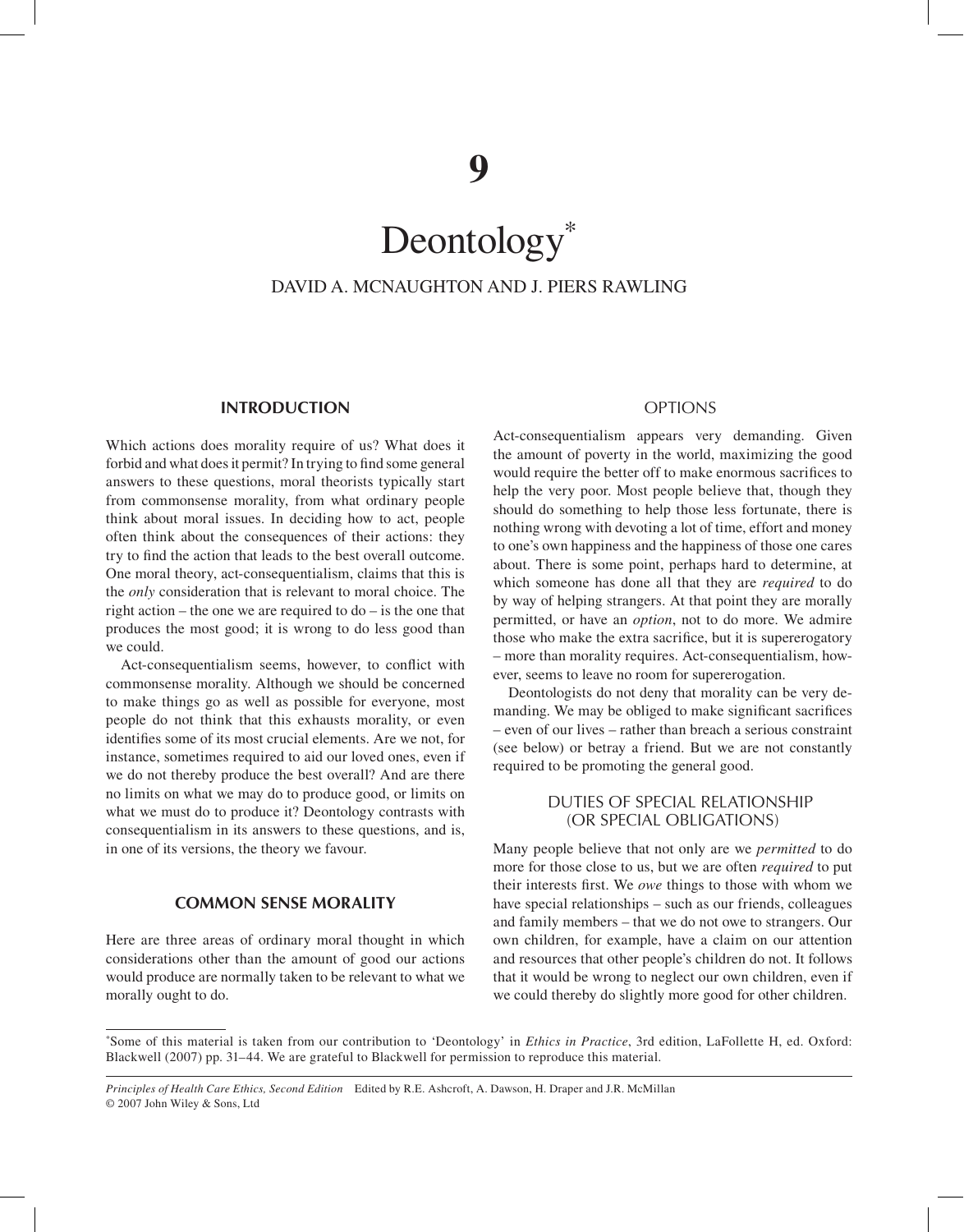#### CONSTRAINTS

In addition to our special obligations, many people believe that we have a duty to avoid seriously harming *anyone* unless, perhaps, they are a threat or deserve punishment. We should not lie, kill innocent people or torture. These prohibitions *constrain* us in what we may do to *any* person (not just those close to us), even in pursuit of good ends. People differ in how stringent these constraints are. Some think them as absolute or exceptionless. Roman Catholic moral theology has traditionally held that one may never intentionally kill an innocent person, even to prevent, say, two other innocents from being intentionally killed. Kant infamously argued that it would be wrong to lie, even to prevent murder. Others hold that, though constraints are always a significant consideration, they may be overridden, especially to avoid catastrophe. Either way, such constraints would sometimes *require* us not to maximize the good.

#### DISTINGUISHING DEONTOLOGY FROM ACT-CONSEQUENTIALISM

How does consequentialism differ from deontology? A traditional answer points to their contrasting accounts of the relation between the right and the good. Act-consequentialism holds that the good wholly determines the right – which act is right depends solely on the amount of good it produces. Deontologists maintain, by contrast, that other considerations, of the kind discussed in previous sections, are also relevant and that consequentialism fails to take them into account. How might an act-consequentialist respond to this charge?

She might plead guilty, but claim that ordinary moral thinking is confused and unreliable as a guide to moral thinking. Since consequentialism is the correct theory, we should eliminate elements in our moral thinking that do not conform to it. Let us call this the defiant strategy.

Alternatively, she might deny that her theory puts her at odds with common sense morality. Consider special obligations: there might be good consequentialist reasons for encouraging people to do more for those close to them than for strangers. We are in a better position to benefit our nearest and dearest since we know their needs and we are more motivated to help them. So we will do more good by focusing much of our attention on them. Or consider constraints. It is not very often that killing an innocent will have the best results, so we may want to discourage the thought that it could ever be permissible. If our valuable reluctance to kill the innocent were weakened then

people might be tempted to kill when doing so would not produce the best results. In short, from a consequentialist perspective, things might go better if people were guided by common sense morality, rather than directly making decisions using consequentialist criteria. Let us call this the conformist strategy.

We do not have space here to consider whether the conformist strategy is defensible. Even if it were, actconsequentialism would still differ from deontology concerning what makes acts right. The conformist strategy points out that in less than perfect conditions – imperfect knowledge and imperfect motivation to be moral – we may well do better to act in accordance with the dictates of ordinary morality than to try to produce the best results and thereby inadvertently make things worse. But, for the act-consequentialist, the right act remains the one that maximizes value. Under ideal conditions of knowledge and motivation, therefore, the virtuous agent should never produce less good than she could. The deontologist disagrees: she believes that, even under these conditions, we are sometimes permitted, and even required, to do just that.

The three elements of common sense morality to which we have drawn attention are distinct, so that it would be possible, for example, to believe (like Ross) that there are special obligations and constraints, but no options. Or (as we are inclined to do) one might accept that there are special obligations and options, but deny that there are constraints. Or (like some Kantians) one might accept constraints and (perhaps) options, while leaving less room for special obligations. Or (like Scheffler) one might accept only options. Which elements must one accept in order to qualify as a deontologist? A key feature of deontology is the claim that we are sometimes *required* not to maximize the good. So a deontological theory must include this claim. Options only give us *permission* not to maximize the good, but duties of special relationship and constraints can require us not to do so. Thus one or both of these features will typically be part of any deontology.

Can we say more about what characterizes deontology? We could supply a list of the various duties of special obligation and constraints. But is there a unifying theme to such a list? Ross, for example, gives a list that includes – in addition to beneficence (producing good results) – fidelity (to promises and commitments), gratitude, reparation and avoiding harming others. These considerations, he plausibly maintained, were distinct, and none is reducible to any of the others.† However, it has been suggested (originally by Nagel 1986) that the considerations that fall

<sup>†</sup> For a discussion of whether Ross's theory exhibits sufficient unity see McNaughton (1996).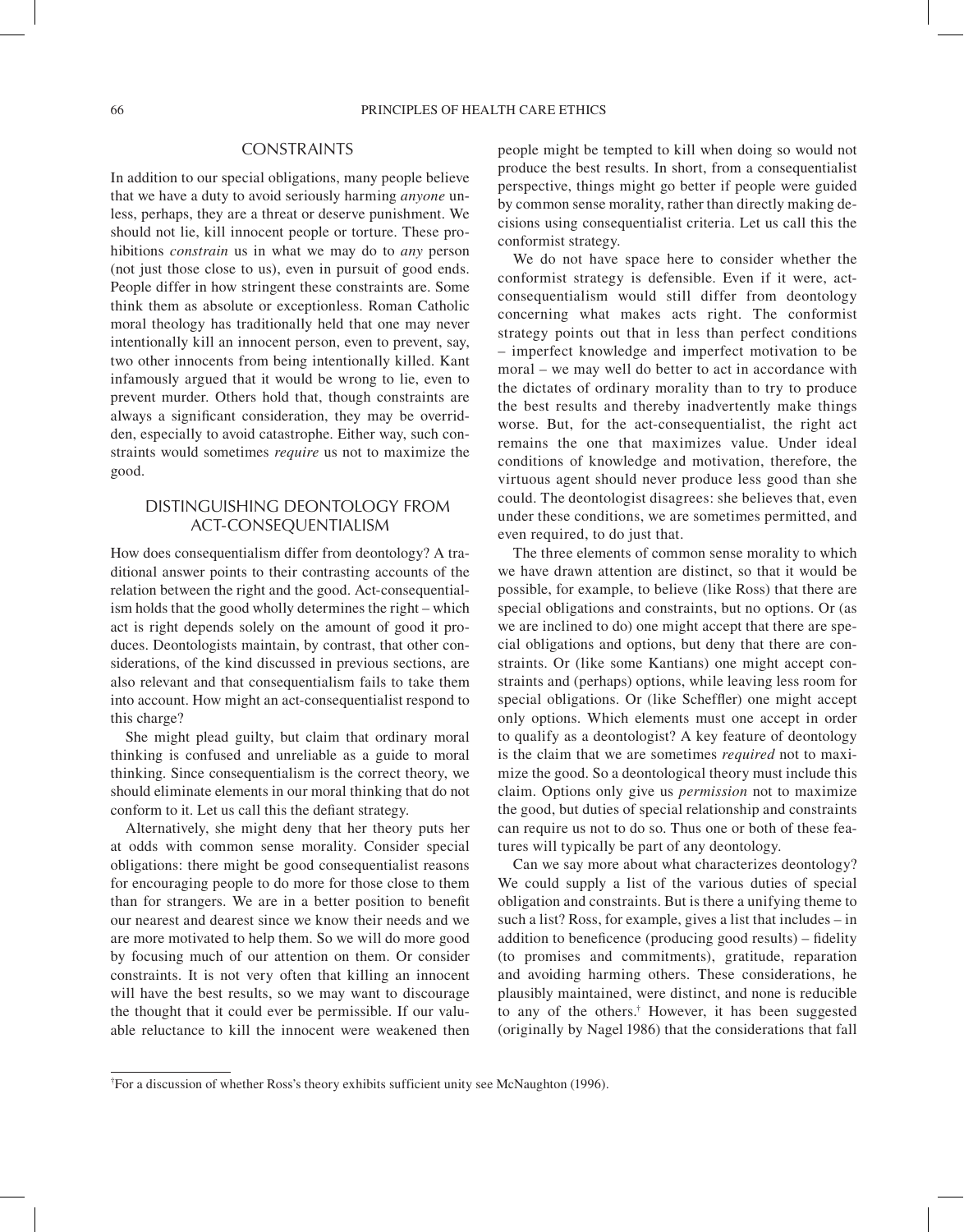under our three headings do at least share a common *form*: they are all *agent-relative*.

#### AGENT-RELATIVITY AND AGENT-NEUTRALITY

The distinction between the agent-neutral and the agentrelative may be introduced by reference to reasons for acting‡ . Roughly, someone's reason is agent-relative if, at base, there is reference within it to her. For example, rational egoism is an agent-relative theory – it holds that each agent has reason to promote only *her own* good, whereas actconsequentialism is an agent-neutral theory – it holds that each of us has reason to promote *everyone's* good. Another way of making this point (which we owe to Parfit (1987) is that consequentialism gives us the *common* aim of promoting the general or impersonal good, whereas according to egoism each of us has the *distinct* aim of promoting his personal good: I have reason to pursue my good, you yours. In contrast to act-consequentialism, deontology is an agentrelative theory: at its base, there are agent-relative as well as agent-neutral moral reasons. Each of the three elements in deontology incorporates agent-relativity.

Special obligations are obviously agent-relative. I am required to care for *my* family, you for *yours*: we have distinct aims. Act-consequentialism might allow that parental care giving is valuable, but on this view we would have the common aim of promoting parental care-giving in general. That would require that I neglect my own children if I can thereby increase the total amount of parental care giving – a claim that deontology denies.

Constraints are also agent-relative. Suppose I can only prevent you from killing two innocents by killing one myself. If there are constraints, then each of us has strong (or even overriding) moral reason not to kill anyone ourselves. Constraints give each of us distinct aims: I have reason not to kill anyone *myself*; you have reason not to kill anyone *yourself*. Thus although you will do wrong in killing the two, I should not kill the one in order to prevent you. Consequentialism, by contrast, holds that everything else equal, it is right to kill an innocent myself to save two: killing innocents is bad, so I have an agent-neutral moral reason to contribute to the common aim of minimizing such killing.

Options need not be agent-relative in their formulation. They simply permit us not to maximize the good. But the standard rationale for admitting options into a moral theory is agent-relative. Each of us is morally permitted to give special weight to *our own* interests, just because they are ours.

#### RULE-CONSEQUENTIALISM: A DEONTOLOGY IN DISGUISE?

Act-consequentialism is not the only version of consequentialism. Perhaps its most popular rival is ruleconsequentialism, which offers a 'two-stage' account of justification. Rule-consequentialism assesses acts, not in terms of their contribution to the good, but by whether they conform to the best set of rules governing human conduct. Rules, however, are assessed by their contribution to the good. The best set of rules is the one whose general acceptance would produce most good. Thus, according to rule-consequentialism, 'an act is wrong if and only if it is forbidden by the code of rules whose internalization by the overwhelming majority . . . has maximum expected value' (Hooker, 2000). Which rules are best is determined, in part, by the psychological make-up of human beings. They must, for example, be simple enough for ordinary people to learn and sufficiently appealing that the majority of people can be persuaded to follow them. Given these restrictions, acceptable rules will probably be close to the rules of common sense morality. In particular, rule-consequentialism is likely to include constraints, options and special obligations. There will, for example, be a fairly simple rule against killing the innocent, since having a more complicated rule that allowed killing whenever it would do most good might be disastrous. Given our natural concern for our nearest and dearest and the need for companionship and security, there will also be rules permitting, and even requiring, us to give priority to the claims of friends and family.

How are we to classify rule-consequentialism? Despite its name, it might seem to have more in common with deontology. It agrees with deontology that it is often wrong to do the act that will produce the most good and that some of the moral rules we should follow are agent-relative in form. However, we follow Hooker, a leading rule-consequentialist, in classifying this theory as fundamentally agent-neutral and thus consequentialist. Each form of consequentialism assesses something, at its base, in terms of impersonal or agent-neutral value. But what they assess varies: act-consequentialism assesses acts, while rule-consequentialism assesses rules. As Hooker notes, this makes 'the agent-relativity in ruleconsequentialism…derivative. Agent-relative rules are justified by their role in promoting agent-neutral value' (Hooker, 2000). Deontology, by contrast, holds that some agent-relative considerations are *underivatively* relevant. They have weight in their own right, not merely in virtue of their serving some further purpose.

<sup>‡</sup> But see McNaughton and Rawling (1991) for discussion of some problems for this approach.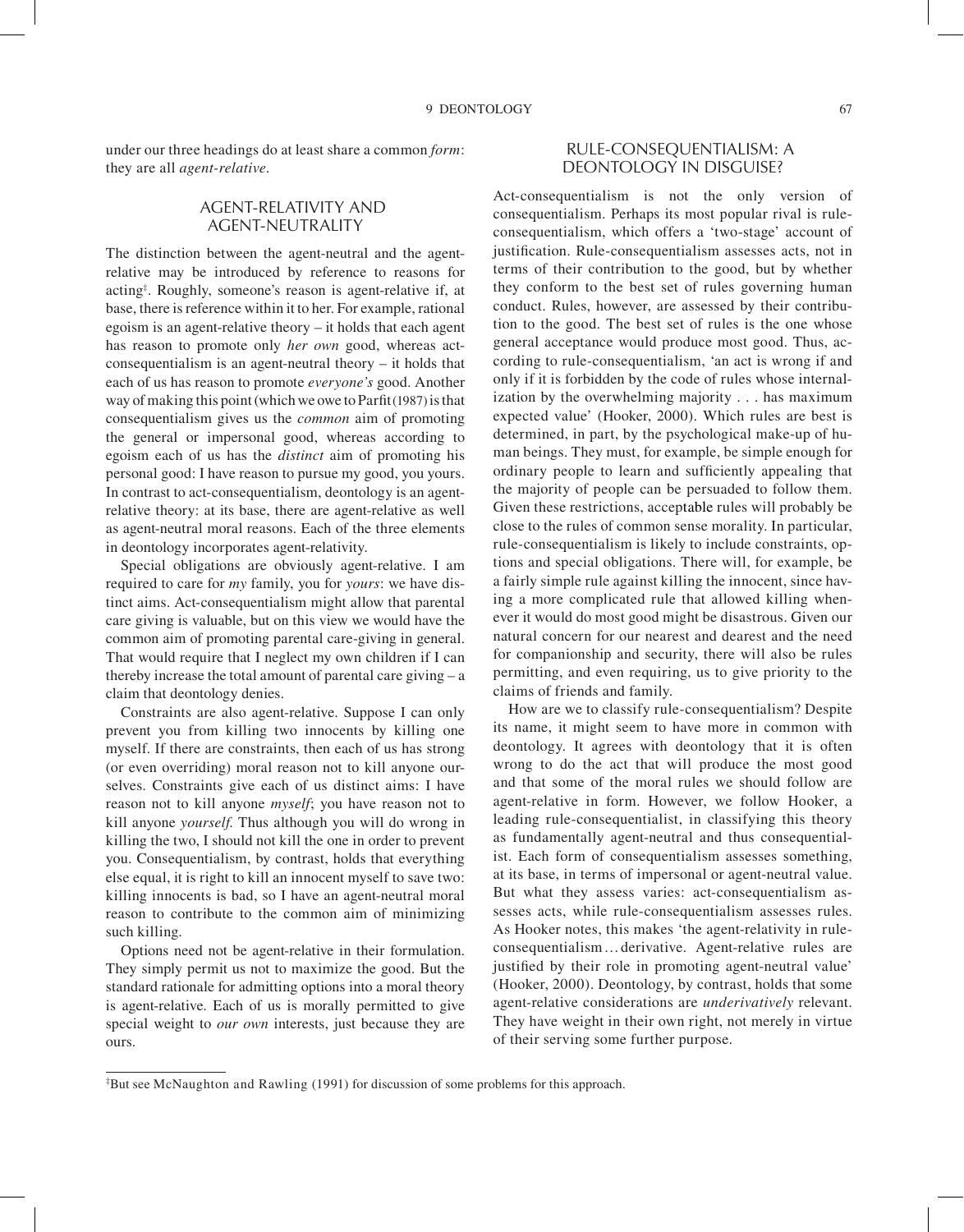#### **VARIETIES OF DEONTOLOGY**

### KANT

Kant's moral theory is the best known example of a deontology. As it is discussed in chapter 10 we only mention points that are relevant to our discussion. First, Kant strongly rejects the whole consequentialist approach to moral theory. He denies that the value of its consequences is relevant to the rightness of an act, and he claims that there are kinds of action, such as lying, which are *always* wrong. Second, he gives structure to his theory by offering us the categorical imperative test to determine whether an act is required, permissible or forbidden. Finally, failure to act in accordance with the results of that test is to be, in some strong sense, irrational. Famous though it is, Kant's is not the only nor, in our view, the most plausible deontological theory.

#### ROSSIAN DEONTOLOGY

How can we find out which moral considerations are fundamentally relevant to how we ought to act? Ross's answer is that we do this by reflecting on our intuitions about contrasting cases. (Ross 1930, chapter 2) Does, for example, having made a promise make a difference? Ross claims that no one would deny that, if we could give an equal amount of help to two people, the fact that I had made a promise to one of them would make it right to help that one. Such reflection, he claims, eventually reveals a number of basic moral considerations, which he formulates as a list of moral principles or duties. As we have seen, his suggested list includes agent-relative duties of promise keeping, gratitude, reparation and not harming others,§ as well as an agent-neutral requirement to promote the good. These duties are, he says, only *prima facie* (or, as we prefer, *pro tanto*) since, though each is relevant to determining what is right, no duty automatically trumps any of the others in cases where they conflict. Indeed, there is no general method for resolving such conflicts: which duty is the weightier depends on the complexities of the particular circumstance. Where keeping a promise will harm someone, for example, what we ought to do will depend on how serious the promise is, to whom it was made, how much harm we would do in keeping it and so on. To weigh all these factors correctly requires discernment and judgement.

The items on Ross's list are intended to be basic in two ways. First, they are *underivative*, in that they are not instances of some more general principle. So, for example, the duty to pay one's debts is derivative because it is an instance of the more general duty to keep promises. But the latter duty is underivative because it is not itself an instance of some yet more general duty. Second, they are basic in the sense that they are *self-evident* and need no justification. We can see their truth directly, without reasoning from further premises. Indeed, Ross strongly implies that they not only require no further justification but that none is available. He thus rejects the Kantian claim that such basic principles rest on a common foundation. For Ross there is no test that principles must pass to earn their place on the list.

Of the two deontological theories we have looked at so far, Kant's and Ross's, which is the more attractive? This depends, in part, on what one is looking for in a moral theory. Kant's programme is remarkably ambitious; Ross's is very modest. Kant seeks a *grounding* for commonsense morality, whereas Ross holds that none is available and none is needed. Kant supposes that, at bottom, there is something that morality is about; Ross makes no such assumption. Kant offers a test that purports to show that acting immorally is indisputably *irrational*, rather in the way that it is irrational to contradict oneself. Ross holds that there are moral reasons, but failure to appreciate them would be a sign of moral insensitivity or immaturity, rather than a gross failure of reasoning. Kant maintains that certain kinds of action, such as lying, are morally unacceptable in all cases; Ross rules nothing out in advance – it all depends on the facts of the particular case. Ambitious theories may be exciting and stimulating in a way that modest ones are not, but that does not make them correct. Not only may they fail to realize their ambitions, but those ambitions may themselves be misguided. It may, for example, be an error to suppose that our moral thought stands in need of special justification, or that a successful moral theory should provide unequivocal guidance in perplexing cases. In our view, the modesty of Ross's account is a strength, not a weakness.

#### PARTICULARIST DEONTOLOGY

To what extent can morality be codified into a set of rules or principles? Some moral theorists think that there are *strong* moral principles that tell us that we are always forbidden (or required) to act in certain ways. Thus Kant claimed that lying is always wrong. Others, such as Ross, think there are only *weak* principles that tell us that certain features always matter, morally speaking The features on Ross's list of *prima facie* duties are supposed always to count for (or against) the rightness of an act. Particularists, however, doubt the existence of even weak principles and deny that we need them to engage in moral thinking. On their view,

<sup>§</sup> This last is, we think, agent-relative for Ross: he does not appear to countenance doing harm oneself in order to minimize the total amount of harm.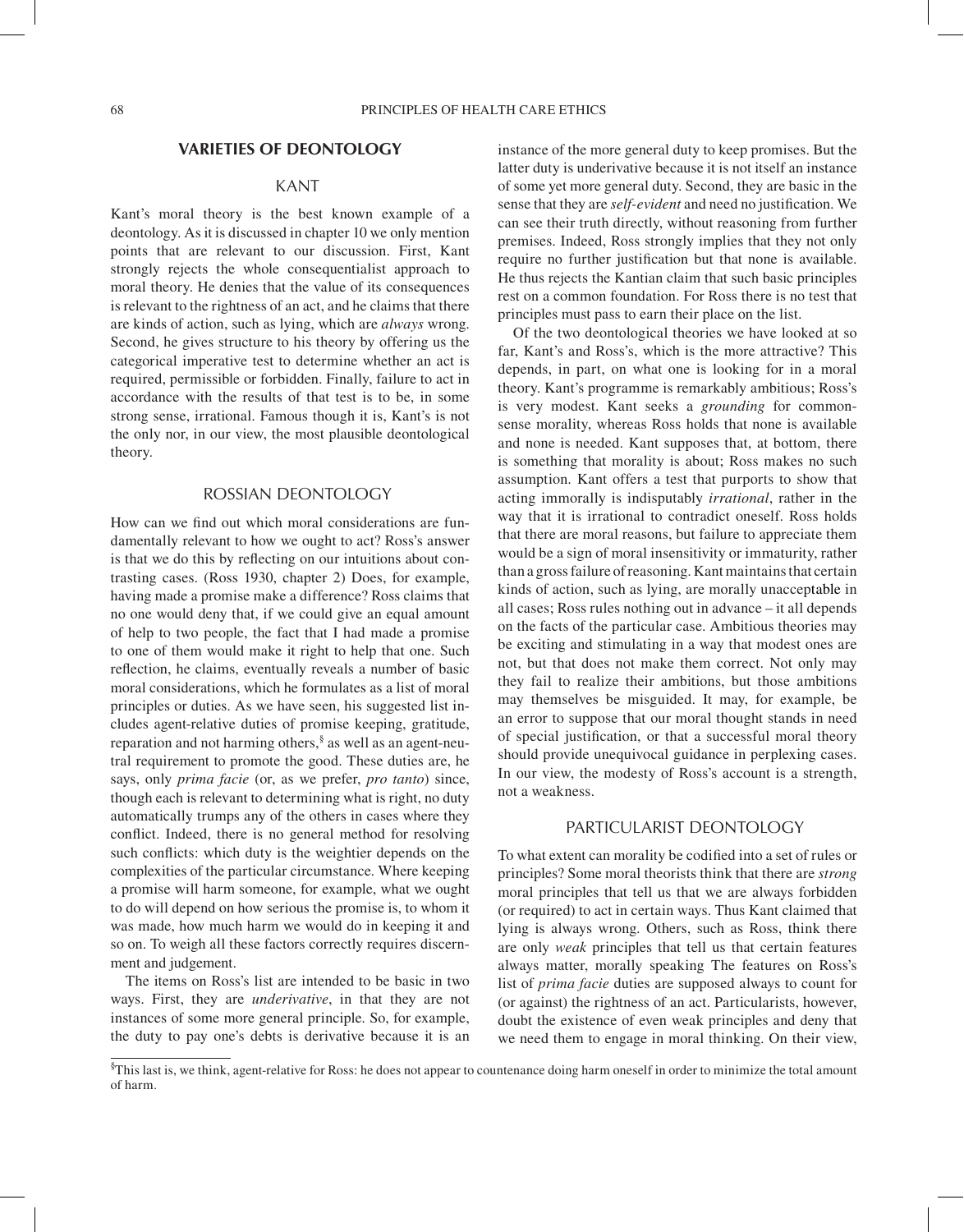almost any feature can be morally relevant and none need always be relevant – it all depends on the context. So, for example, the fact that an act brings pleasure often counts in its favour, but not, perhaps, when the pleasure is sadistic. That it would bring sadistic pleasure is *no* reason to perform an act.

Who is right – Ross or the particularist? The matter is hotly disputed. Ross seems to be mistaken about one member of his list – promise-keeping. In normal circumstances the fact that I would be breaking a promise does indeed count against acting in that way. But promises extracted by fraud or force are null and void, as are promises to do something immoral. Suppose I promise to perform a contract killing. It is implausible to hold that, though, all things considered, I ought not to do it, yet the fact that I promised gives me *some* moral reason to do it. However, other considerations on Ross's list seem more plausible candidates. How could an act's being just, for example, not count in its favour?

#### **DEFENDING DEONTOLOGY**

There is nothing puzzling about the consequentialist claim that the amount of (agent-neutral) good we could do is morally relevant. Deontology, however, claims that there is also an *underivative* agent-relative component to morality, and this does seem puzzling. How can the *mere* fact that some act will be good or bad for *me*, or for *my* nearest and dearest, itself make a moral difference? Or how can the *mere* fact that *I*, rather than someone else, will kill an innocent be morally relevant? In what follows we try to meet this challenge in the case of special relationships and options, while conceding that it is harder to meet it in the case of constraints.

#### SPECIAL RELATIONSHIPS AND THE TIES THAT BIND

On our view, we have underivative, agent-relative, moral ties to certain people in virtue of our relationships with them. Consider the tie of friendship. Such ties are agentrelative: part of my reason for helping Eve rather than Adam is that Eve is *my* friend. These ties are underivative because such reasons do not depend wholly on considerations about the general value of friendship. Friendship is valuable, but that fact does not explain *my* tie to Eve. Finally, the ties of friendship have a moral component. It is not just that friends like and support each other. In addition, your friend has the *right* to expect *your* loyalty and support because she is *your* friend. If you betray her, she has a moral complaint against you that no one else has. The (tacit) acknowledgement of a moral tie between friends appears essential to friendship.

Friends come through for one another; someone who did not even recognize this would not be loyal and so would not be a friend.

Act-consequentialism does get something right: we only have reason to act when it will do some good. But how much good I can do is not the only factor. Who will receive the good also matters. Friends have stronger claims than others to my good offices. Which act would be right depends on two factors: the good I can do someone and the strength of the claim she has on me.

If this is right, then consequentialism has a serious strike against it. Loyalty is essential to friendship. Loyalty involves the recognition of an underivative agent-relative obligation to one's friends. Consequentialism has no place for underivative agent-relative obligations; thus it has no room for friendship. But friendship, as is generally acknowledged by consequentialists, is an important intrinsic good. Consequentialism holds that the good is to be promoted; but here is a good that it apparently cannot accommodate.

How might the consequentialist respond? Act-consequentialists, as we saw, may opt for a strategy of defiance or conformity. Those who favour defiance may deny that the moral point of view has room for friendship. Morality, on this approach, requires giving equal weight to everyone's interests. Since we are not even permitted, still less required, to favour any group of people, the consistent act-consequentialist cannot have friends.

Unsurprisingly, most act-consequentialists reject this stark approach and opt for the conformist strategy. We saw earlier (see Section Distinguishing Deontology From Act-Consequentialism) that an agent might do better in achieving consequentialist goals if she did not think about which act is right on each occasion, but instead had dispositions to favour friends and family. Pursuing this line, the act-consequentialist might concede that friendship requires loyalty, but then maintain that loyalty does not require that there actually be moral ties, only that people *believe* there to be such ties. So act-consequentialism might encourage people falsely to believe that they have special obligations.

A serious objection to this strategy, however, is that it pictures the ideal moral agent as someone who is fundamentally mistaken about what makes acts right or wrong. In effect, such a consequentialist is saying: consequentialism is the theory you have most reason to believe, but it would be better, from the consequentialist perspective, if no one believed it. If not actually incoherent, this position is certainly uncomfortable. Simpler and better to accept that special obligations exist, unless there are compelling reasons to believe that they do not. But no such reasons have been offered.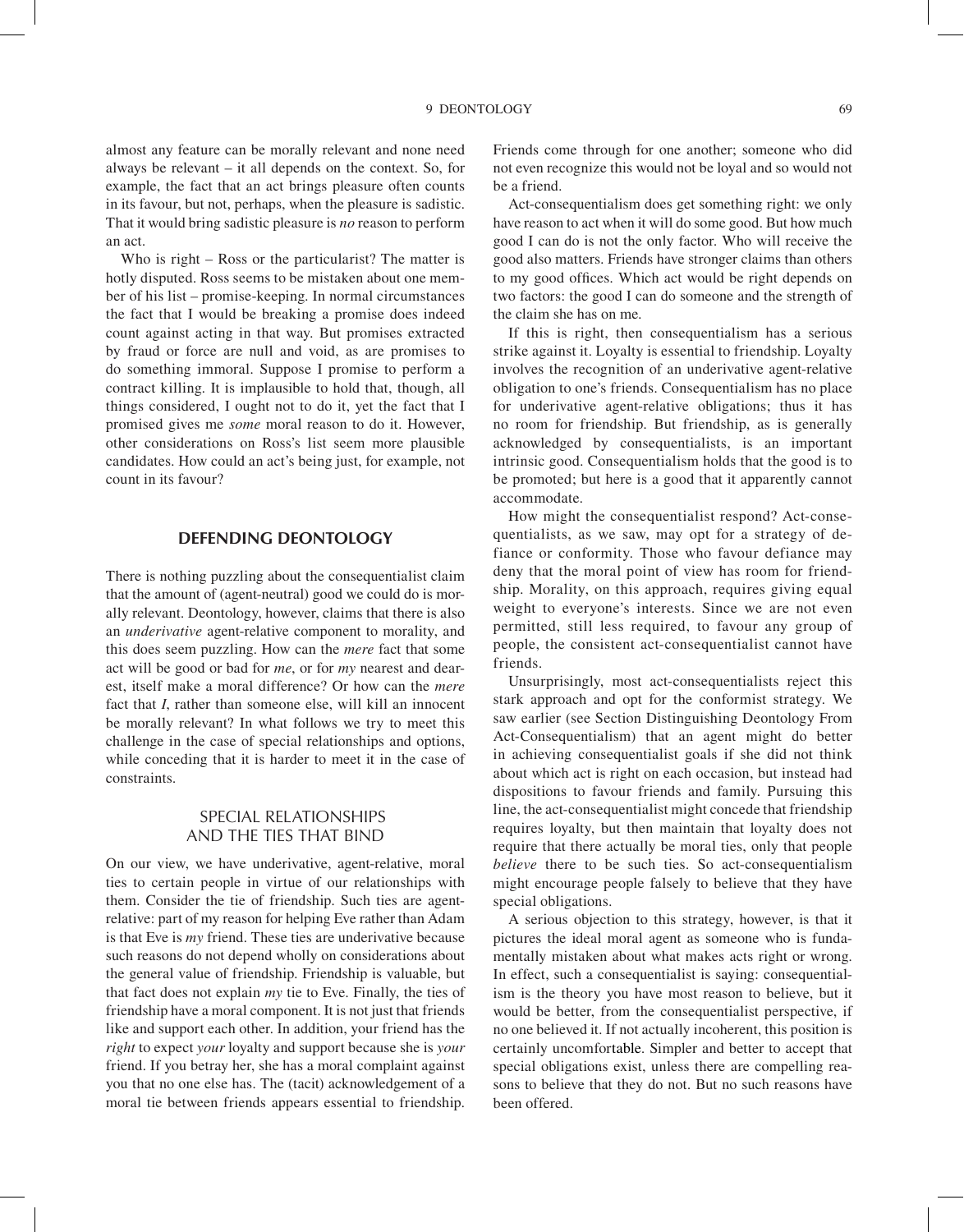Rule-consequentialism does rather better. Unlike actconsequentialism, it acknowledges that one can be acting rightly in favouring friends, but it fails to capture friendship because it maintains that preferential treatment of friends can be justified only by appeal to the general good:

Moral requirements of loyalty are . . . needed . . . when affection isn't up to the job. . .. [S]pecial moral obligations towards family and friends can then be justified on the ground that internalization of these obligations gives people some assurance that some others will consistently take a special interest in them. Such assurance answers a powerful psychological need (Hooker, 2000).

This does not yield genuine loyalty. Friends have moral reason not to let us down, and assurance is engendered in part by a belief that they will respond to this reason. (This is not to say that the only reasons here are moral.) But for rule-consequentialism, the *moral* reason for John not to let Mary down is the general assurance that results from the internalization of a rule requiring the special treatment of 'friends', not anything special about his relationship with Mary.

A final objection to our account. Morality requires us to be impartial, but do not duties of special relationship require us to be *partial* to our friends, and so on? No. In our view, we show partiality in allocating goods only if we give the claims of one person or group more weight than we are *warranted* in doing. To favour those who have a claim on us is not to show an unacceptable favouritism. We do that only when we give *undue* or *inappropriate* weight to the interests of our nearest and dearest.

#### **OPTIONS**

Each of us has special personal reason to pursue our own benefit, just by virtue of it being ours. I have personal reason to care about my pain that I cannot have to care about yours, namely that it is mine. This does not mean that I have no reason to care about your pain, nor does it commit me to denying that pain is equally bad whoever has it. But each agent has moral permission not to maximize the good when the cost to *her* would be significant.<sup>\*\*</sup> An agent is allowed, in determining what she is morally required to do, to accord greater weight to the cost borne by her than to the cost borne by others. The act-consequentialist denies this: whether an act is morally permitted, on her view, depends solely on the amount of impersonal value it would produce. She might try to soften that view by arguing that if too much is required of agents they will become disillusioned or exhausted and so do less good than if they had more modest targets. But that strategy allows us to favour ourselves merely as a concession to our weakness, not as an acknowledgment of a right.

In our view there has to be some balance between the demands that the needs of others put on us and our right to live our own lives. Determining where that balance lies is notoriously difficult. But this does not entail that there is no balance to be struck.

Moreover, the act-consequentialist denies room for supererogation (acting beyond the call of duty): she maintains that the person who bears great personal cost in maximizing the good, although admirable in the extreme, would be doing something morally wrong if she did otherwise.

Rule-consequentialism appears to do better. An agent who follows the rules does not act wrongly: she does enough good – to do more would be meritorious but is not required. The presence of this personal space, however, stems from impersonal costs: we are psychologically resistant to making significant sacrifices, and this makes it too expensive to inculcate a more demanding rule. But this resistance is understood as a regrettable flaw, not a mark of personal reasons. Rule-consequentialism denies the *moral* significance of personal reasons at the fundamental level. They matter only because of the cost of training people to ignore them.

#### **CONSTRAINTS**

Constraints, though often regarded as the most distinctive feature of deontology, seem harder to justify than options or duties of special relationship. Consider an absolute constraint against (intentionally) killing an innocent person. Suppose Anne and several other innocents are about to be shot by Bert, but he agrees to let the others go if you shoot Anne. The constraint forbids you to do it. Yet, as Scheffler (1994) points out, this appears inexplicable: Anne is going to be shot, but at least you can prevent the other shootings.

Some advocates of constraints might concede that you should shoot Anne in this case, but they would object to your shooting some unthreatened innocent in order to save Bert's intended victims. But even this weaker position does not, in the end, evade the standard 'irrationality objection' to constraints: that they forbid their own violation *even to minimize such violation*.

An important feature of constraints, as understood by traditional deontology, is that they are underivative. Ruleconsequentialism incorporates prohibitions against, say, killing the innocent, but these are *derivatively* 'justified by their role in promoting agent-neutral value' (Hooker, 2000). In that sense, rule-consequentialism does not include constraints.

We have defended special obligations and options by contending that, in addition to the amount of good we do,

<sup>\*\*</sup>For an extended defence of this approach, see Scheffler (1994), *passim.*